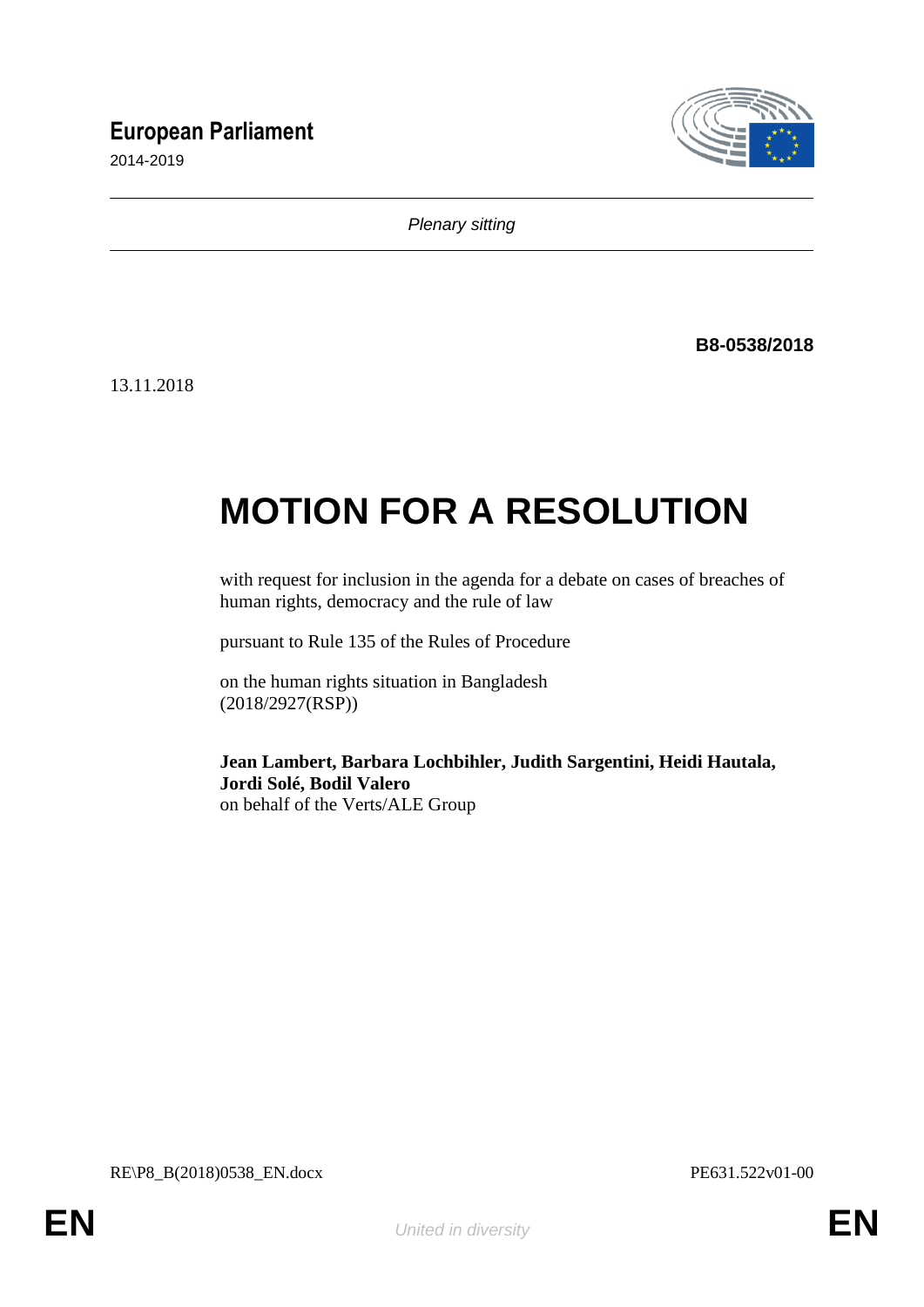#### **B8-0538/2018**

## **European Parliament resolution on the human rights situation in Bangladesh (2018/2927(RSP))**

### *The European Parliament*,

- having regard to its previous resolutions on Bangladesh, in particular those of 26 November 2015 on freedom of expression in Bangladesh, of 16 January 2014 on recent elections in Bangladesh, and of 14 June 2018 on the situation of Rohingya refugees, in particular the plight of children,
- having regard to the concluding observations of the UN Human Rights Committee of 22 March 2017 on Bangladesh,
- Having regard to the recommendations of 17th session of the United Nations Permanent Forum on Indigenous Issues (UNPFII),
- having regard to the Universal Declaration of Human Rights of 1948,
- having regard to the International Covenant on Civil and Political Rights (ICCPR),
- having regard to the International Covenant on Social Economic and Cultural Rights and the Observations of the Committee of Experts,
- having regard to the Bangladesh Accord on Fire and Building Safety of 2013,
- having regard to the UN Convention against Torture and Other Cruel, Inhuman or Degrading Treatment or Punishment,
- having regard to the Cooperation Agreement between the European Community and Bangladesh on Partnership and Development of 2001,
- having regard to the report of the UN-mandated Independent International Fact-Finding Mission on Myanmar (IIFFMM) of 24 August 2018 which concludes that the most serious human rights violations and gravest crimes under international law, including genocide, crimes against humanity and war crimes, were committed in several states of Myanmar including Rakhine against the Rohingya communities;
- having regard to the Commission's Bangladesh Sustainability Compact technical Status Report of 28 September 2018,
- having regard to Rules 135(5) and 123(4) of its Rules of Procedure,
- A. whereas the EU has a long-standing relation with Bangladesh, including through the Cooperation Agreement on Partnership and Development; whereas respect for and promotion of human rights and democratic principles underpin the domestic and international policies of the parties and must be an essential element of EU external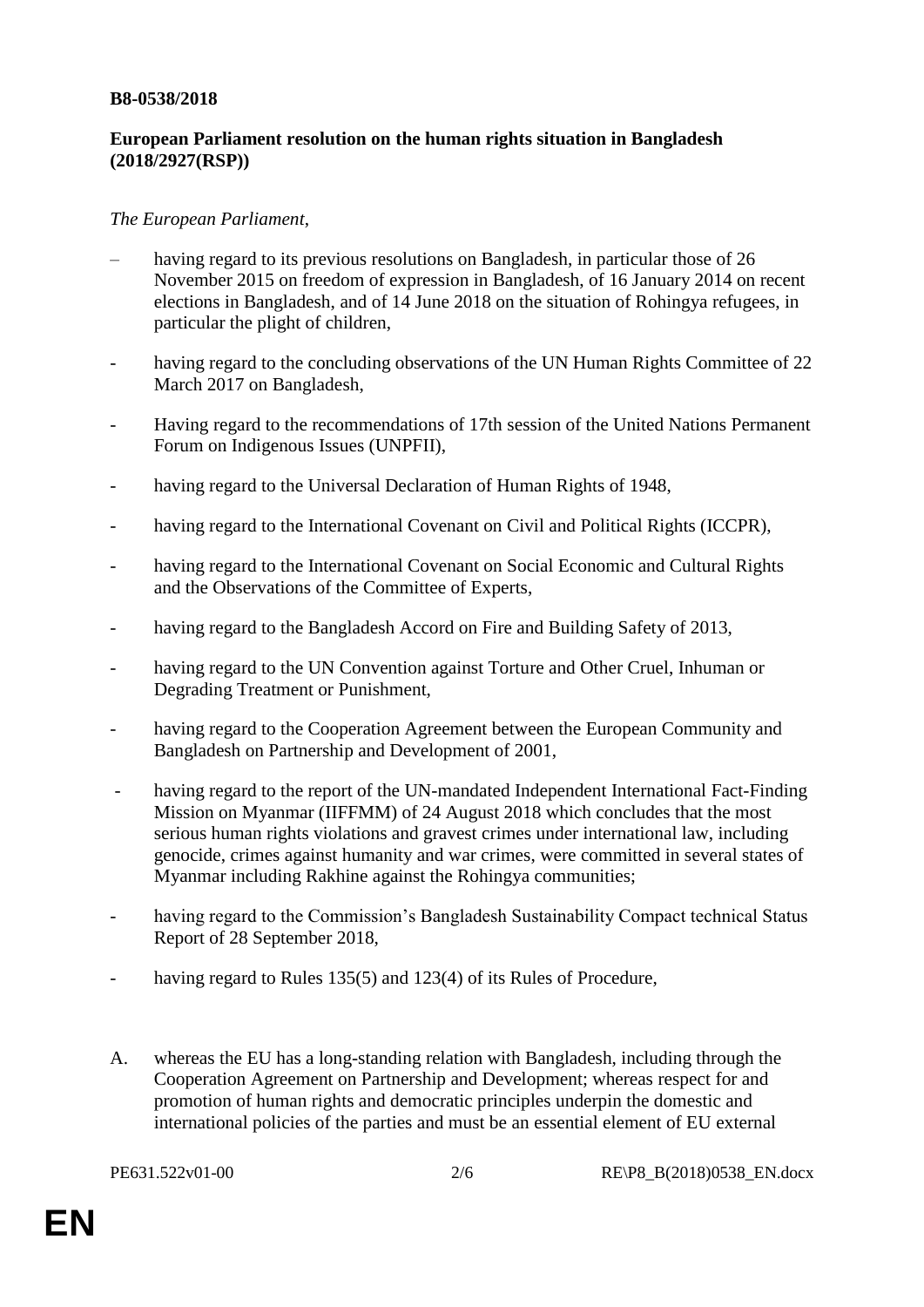action;

- B. whereas Shahidul Alam, renowned Bangladeshi photojournalist and activist, was detained at his home by plain cloth members of the Detective Branch of Police after he had documented protests by students that had erupted days earlier and after criticising the government for violently repressing such demonstrations on social media and in an interview for Al-Jazeera; whereas his family members and lawyers were not informed of his whereabouts at the time of his arrest;
- C. whereas Alam appeared in court on 6 August, charged with "spreading propaganda and false information against the government" under the controversial section 57 of the Information and Communication Technology (ICT) Act;
- D. whereas, during his hearing, Alam informed the court that he had been tortured in detention;
- E. whereas Alam was first denied bail on 6 August and has been held in Dhaka Central Jail since, while subsequent bail hearings continue to be deferred;
- F. whereas these concerning events took place during a period of unrest and in a context of increasing pressures on civil society and shrinking space for freedom of expression in Bangladesh, where NGOs activists, lawyers, journalists and trade unionists continue to be put under pressure by a variety of agents or arrested and where forced disappearance and extrajudicial killings continue to occur;
- G. whereas the ICT Act, in particular its Section 57, has been used over the past years to arrest and prosecute activists and journalists who have criticised the government, and more recently it has been used in more than 20 cases involving journalists; whereas, the Digital Security Act, as passed by parliament on September 19, fails to amend Section 57 of the ICT Act, in spite of the many protests by Bangladeshi journalists, civil rights activists and reactions and comments from the international community;
- H. whereas there has been a reported rise this year in cases of violence, in particular against indigenous women, and harassment and arrest of indigenous rights activists in Chittagong Hill Tracts area;
- I. whereas in spite of the long-standing relation with Bangladesh, the EU decided not to send an election observation mission to the country, because the conditions for representative elections would not be met without the confirmation that opposition candidates would take part; whereas national general elections will take place on 30 December 2018;
- J. whereas Bangladesh and Myanmar reached an agreement on 30 October 2018 on starting the repatriation of Rohingya people back to Myanmar as of mid-November and without the consultation or the involvement of UNHCR; whereas the UN further confirmed that the conditions in Rakhine state are not yet conducive for a return to Myanmar and that, at the same time, Rohingya refugees continue to arrive from Rakhine state into Bangladesh;
- K. whereas following the Rana Plaza disaster in 2013, Bangladesh has committed to

RE\P8\_B(2018)0538\_EN.docx 3/6 PE631.522v01-00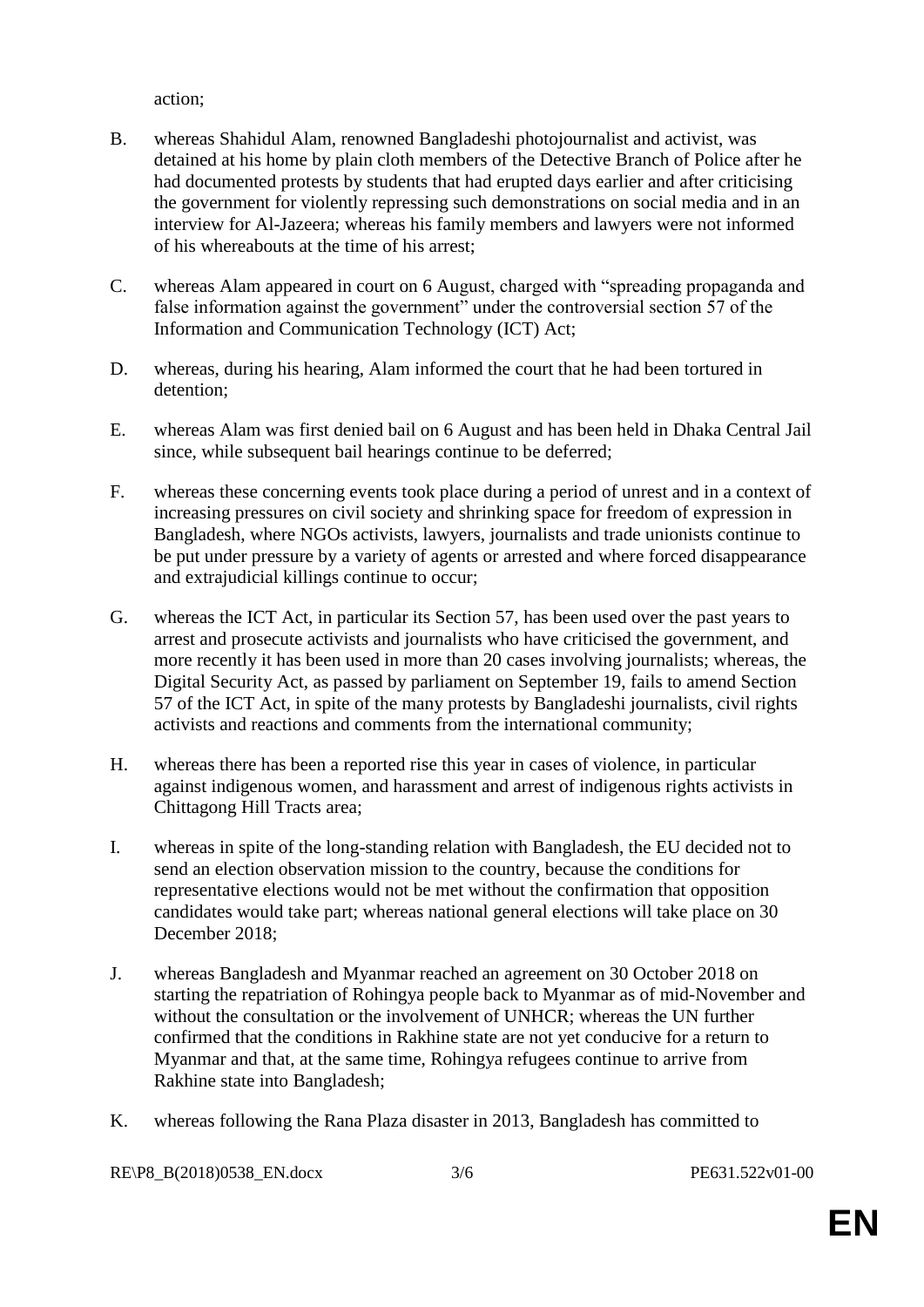improving labour rights, workers safety and responsible business conduct under the Sustainability Compact; whereas the amended Labour Law was adopted in parliament on 3 September 2018;

- L. whereas, in the framework of the Sustainability Compact, the Accord on Fire and Building Safety in Bangladesh was signed between global apparel brands, retailers and trade unions; whereas to date less than half of factories covered by the Accord have completed adequate safety measures; whereas the Accord expired in October 2018, while a lot of work remained to be done, and was succeeded by a Transition Accord to apply for 3 years;
- M. whereas the Accord's agreed readiness criteria for the national regulatory body include demonstrated proficiency in inspection capacity, remediation of hazards, enforcement of law against non-compliant factories, full transparency of governance and remediation progress, as well as investigation and fair resolution of workers' safety complaints;
- 1. Calls on the authorities of Bangladesh to immediately and unconditionally release Shahidul Alam and drop all charges against him, and allow him to continue his legitimate work as journalist and human rights activist;
- 2. Insists that Bangladeshi authorities must take all necessary measures to guarantee Alam's physical and psychological integrity and security, as well as that of his family and ensure that the treatment of Shahidul Alam, while in detention, adheres to international principles and standards;
- 3. Urges Bangladeshi authorities to carry out an immediate, thorough and impartial investigation into any instances of torture against Shahidul Alam with a view to publishing the results of any such investigation and bringing the perpetrators to justice, in line with Bangladesh's international human rights obligations;
- 4. Expresses deep concern at the ICT Act as it has already severely impacted on the work of journalists, bloggers and commentators but it also penalizes the legitimate exercise of the right to freedom of expression by any individual, including on social media; is of the view that section 57 of the ICT Act is incompatible with the fundamental rights of freedom of expression and to a fair trial since it criminalises the publication of material which prejudices the image of the state, it authorises the police to arrest an accused person without judicial warrant and it does not allow bail;
- 5. Regrets that the Digital Security Act has represented a missed opportunity to repeal Section 57 of the ICT Act, in spite of the several assurances by the government that they would consult stakeholders and that they would avoid any impact on freedom of expression; trusts that the Government of Bangladesh will revise the law before it is signed into law, in order to ensure that it is in line with Bangladesh's commitments under international human rights law and that it provides for checks and balances against arbitrary arrest, detention, and other restrictions of freedom of expression;
- 6. Urges the Bangladesh authorities to condemn and work to end acts against freedom of expression as well as acts of violence, harassment, intimidation and arbitrary arrest against journalists, bloggers and civil society; further urges the authorities to conduct independent investigations into the extra-judicial killings and enforced disappearances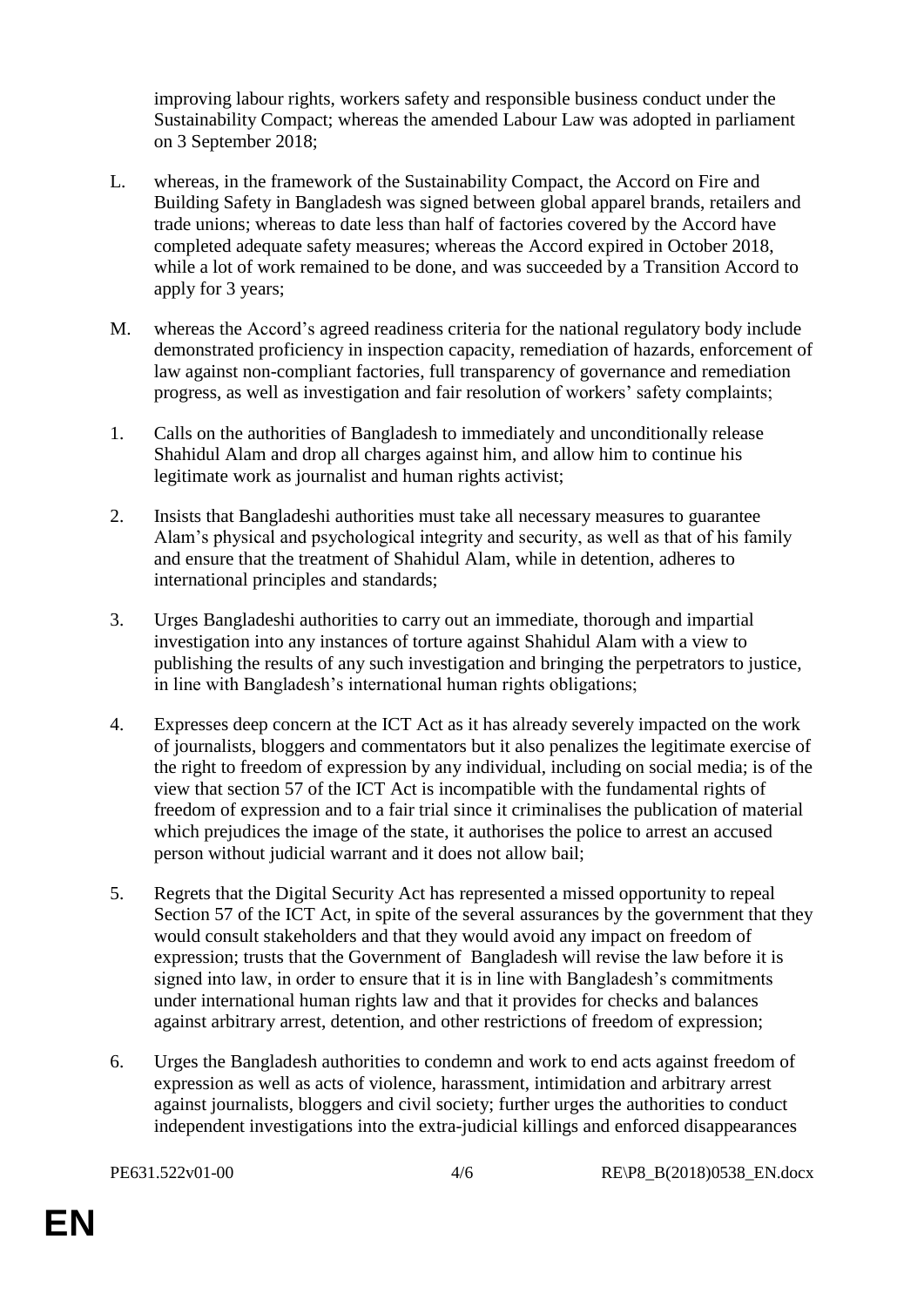and to bring those responsible to justices in line with international standards;

- 7. Urges the next Government to set a time frame for the full implementation of the Chittagong Hill Tracts Accord of 1997 and make progress on the settlement of land disputes;
- 8. Regrets that a consensual agreement for establishing an interim government during the course of the electoral campaign and for overseeing the elections has not been reached; calls on all political forces to refrain from any violence or instigation of violence during the electoral process;
- 9. Expresses the hope that the next general elections will be credible, transparent, contested and participatory; encourages all political forces to stand in the elections, in order to ensure citizens can have a full and significant political choice and to not undermine Bangladesh's impressive social and economic development progress;
- 10. Calls on the Bangladeshi Government to restore the enabling environment for civil society organisations and human rights defenders - including through amending the Foreign Donation Regulation - which has contributed much to Bangladesh's development, so that they can carry out their activities freely;
- 11. Urges the governments of Bangladesh and Myanmar to immediately reconsider the decision to start repatriating Rohingya refugees since the conditions for a safe, dignified and voluntary return are not yet met; calls once again upon the Government of Myanmar and the security forces to put an immediate stop to ongoing violations, killings, destruction of property and sexual violence against Rohingya people and to ensure that security and the rule of law prevail in Myanmar
- 12. Calls the international community and international donors to step up their efforts in providing the necessary financial and material aid for the Rohingya refugee camps in Bangladesh;
- 13. Notes that the Remediation Coordination Cell set up by the Government does not yet have the capacity to monitor and enforce health and safety requirements, with serious implications for the safety and rights of factory workers;
- 14. Recognises the progress in factory safety under the Accord but expresses serious concern at the annulment of the Transition Accord due to take effect on 23 November 2018 and urges the Government to reconsider this decision and take the action necessary to ensure the Transition Accord can run its full course;
- 15. Calls upon the Government of Bangladesh to enhance its readiness to take over all of the functions of the Accord based on the agreed readiness criteria in order to be able to take over and fulfil the Accord's objectives; also calls upon donors to support the Government of Bangladesh to make this possible;
- 16. Notes the adoption of the amended Labour Law by the parliament which reduces the percentage of workers' participation required for forming trade unions and recalls that Bangladesh has committed to put national labour legislation in compliance with ILO conventions 87 and 98; further calls on the government to extend the application of the